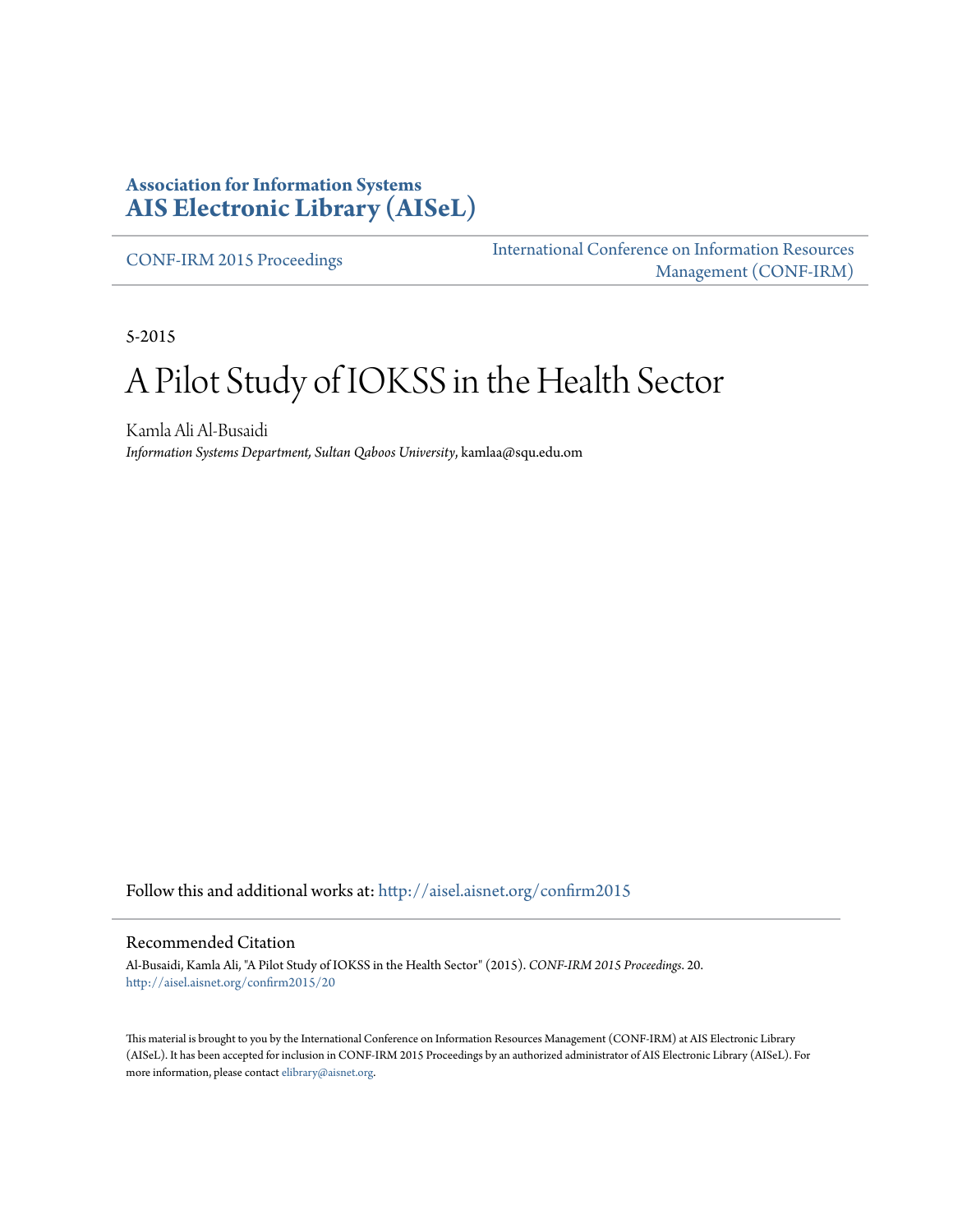# **R17. A Pilot Study of IOKSS in the Health Sector**

Kamla Ali Al-Busaidi Information Systems Department, Sultan Qaboos University kamlaa@squ.edu.om

#### *Abstract*

This pilot study aims to assess the predictors of knowledge workers' attitudes toward the interorganizational knowledge sharing system (IOKSS) in the health sector. The deployment of IOKSS in knowledge-intensive sectors can be valuable and crucial for effective social and economic development, especially in developing countries. Knowledge workers' attitudes toward IOKSS are critical, as they are the driving force of such systems; however, prior research on inter-organizational systems (IOS) has focused on organizational adoption, and mainly on vertically-linked organizations. Based on preliminary data collected from medical doctors in various organizations in the health sector, this study indicated that several factors related to individuals, peers, proposed IOKSS, the organization, and sector were significantly correlated with knowledge workers' attitudes. Such results can provide several insights for researchers and practitioners on their adoption of IOKSS.

## *Keywords*

Knowledge Workers, Inter-organizational System, Inter-organizational Knowledge Sharing System, Pilot Study

#### **1. Introduction**

An inter-organizational KSS (IOKSS) is a type of knowledge management systems (KMS), and is defined here as a system that enables seamless dissemination of individual and organizational knowledge (through repositories or networking) between two or more organizations. Medical doctors, for instance, can share knowledge through a health IOKSS by either codifying it in the system, or communicating the knowledge with their peers through the system (e.g., using videoconferencing). An IOKSS is one type of inter-organizational system (IOS) which was coined originally by Cash and Konsynski (1985). Several operational, strategic, and social benefits might result from IOS deployment for the participating organizations (Robey et al., 2008), the government, and society. Developing nations can benefit from new technologies and applications, such as IOKSS, for knowledge management. The exchange of inter-organizational information integration is a key enabler for digital government (Pardo & Tayi, 2007), and vital for the social and economic development of any country and the welfare of society, such as in health and education sectors.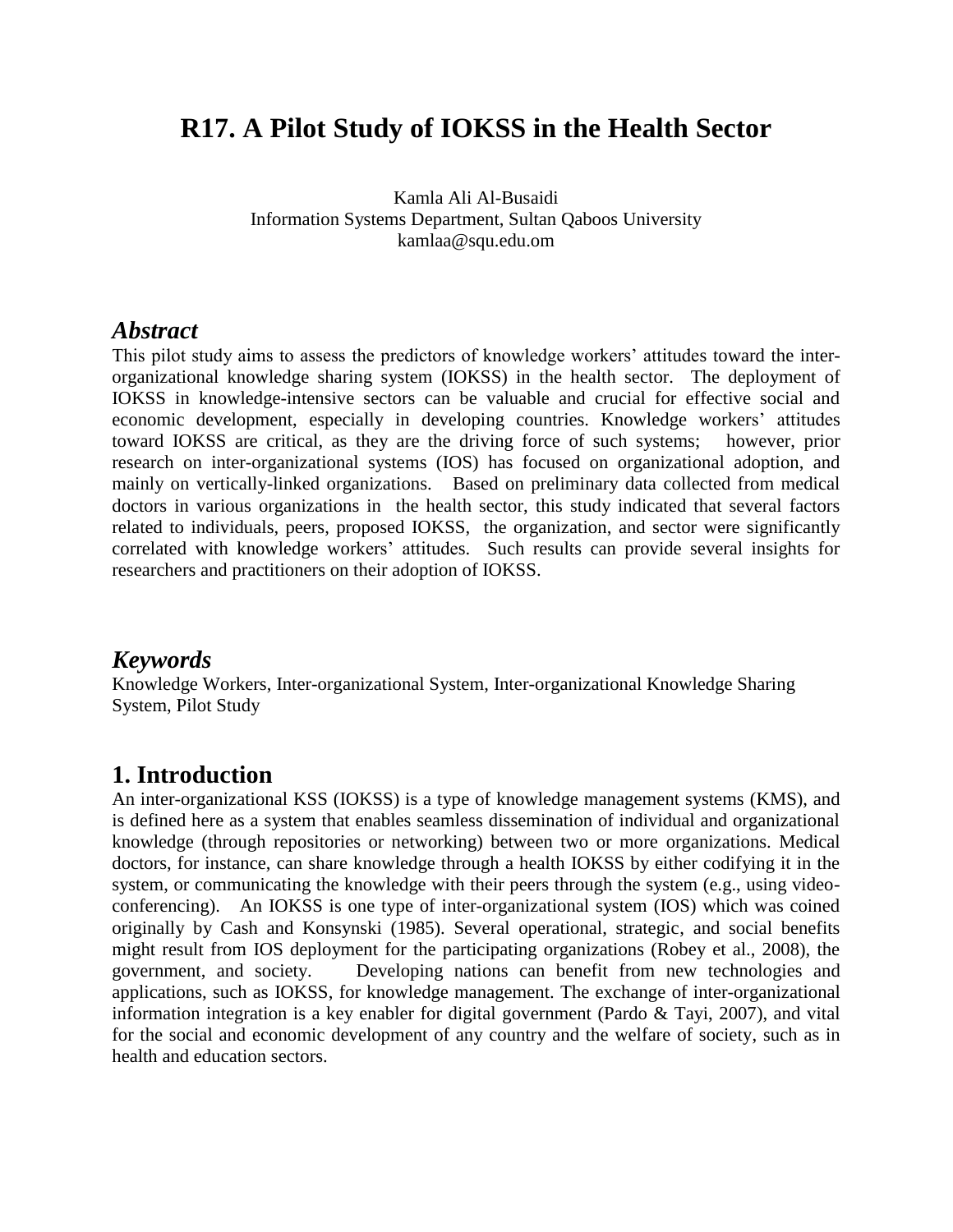IOKSS can be deployed for vertically-linked organizations, such as in the supply chain (suppliers, organizations, customers, etc.), and/or for horizontally-linked organizations (those that operate on the same business level). Most prior empirical studies have investigated IOS deployment in vertically-linked organizations (Reich & Benbasat, 1990; Ranganathan et al., 2011). However, a few studies (e.g., Pardo et al. (2006); Dawes et al. (2009); Yang & Maxwell (2011)) address IOS adoption for horizontally-linked organizations. Linking rivals through IOKSS can be more challenging than linking organizations in vertical linkage because of competition and rivalry, especially if it involves private organizations. According to Choudhury (1997), organizations that are horizontally-linked can develop IOS cooperatively for strategic alliance or/and public good.

Adoption of any system can be assessed based on organizational or end-users' adoption. Prior research on IOS reported empirical studies mainly focused on organizational adoption (Robey et al., 2008). However, very limited studies have assessed IOKSS adoption by knowledge workers who are the end-users and the key stakeholders in any knowledge management initiative. Accordingly, this study aims to investigate the key success factors to knowledge workers' attitude toward the development of IOKSS among horizontally-linked organizations in the health sector in a nation. An earlier theoretical paper by the author developed a list of factors that could impact knowledge workers' attitudes toward IOKSS (Al-Busaidi, 2013). This manuscript aims to further provide empirical insights based on data collected from medical doctors in the health sector. The health sector is an area of social and economic interest in several countries and IOS are crucial for health care and can play a strategic role in health care (Liau et al., 2010).

# **2. Predictors of Knowledge Workers' Attitudes toward IOKSS 2.1 Knowledge Workers**

Numerous individual factors may be linked to knowledge workers' adoption of IOKSS. These factors can be related to their self-efficacy, personal innovativeness, knowledge self-efficacy, image, and knowledge ownership perception. Self-efficacy impacts knowledge contributors' usage of the KMS (Kankanhalli et al., 2005). Personal innovativeness impacts individuals' adoption of KMS (Xu & Quaddus, 2007). Knowledge self-efficacy is significant to knowledge contributors' usage of KMS (Kankanhalli et al., 2005). Individuals' perceptions of knowledge as power may impact knowledge-sharing behavior (Wang & Noe, 2010). Image and social identity can be another important social factor (Yang & Maxwell, 2011).

#### **2.2 Peers**

Peers' characteristics, such as trustworthiness, interactivity, and attitude, also may be linked to knowledge workers' attitudes toward IOKSS. Trust is an important factor in knowledge externalization (Lee & Choi, 2003), and IOS adoption (Lee & Lim, 2005). Peers' existing interorganizational communications and network impacts intra- and inter- organizational information sharing (Yang & Maxwell, 2011). Peers' attitudes may impact individuals' intentions to share knowledge (Bock et al., 2005).

## **2.3 Perceived IOKSS**

Perceived IOKSS characteristics (system's ease of use, usefulness, compatibility, and security) may be also linked to knowledge workers' attitudes toward IOKSS. Perceived ease of use affects users' acceptance of KMS (Xu & Quaddus, 2007), and IOS implementation (Yang & Maxwell,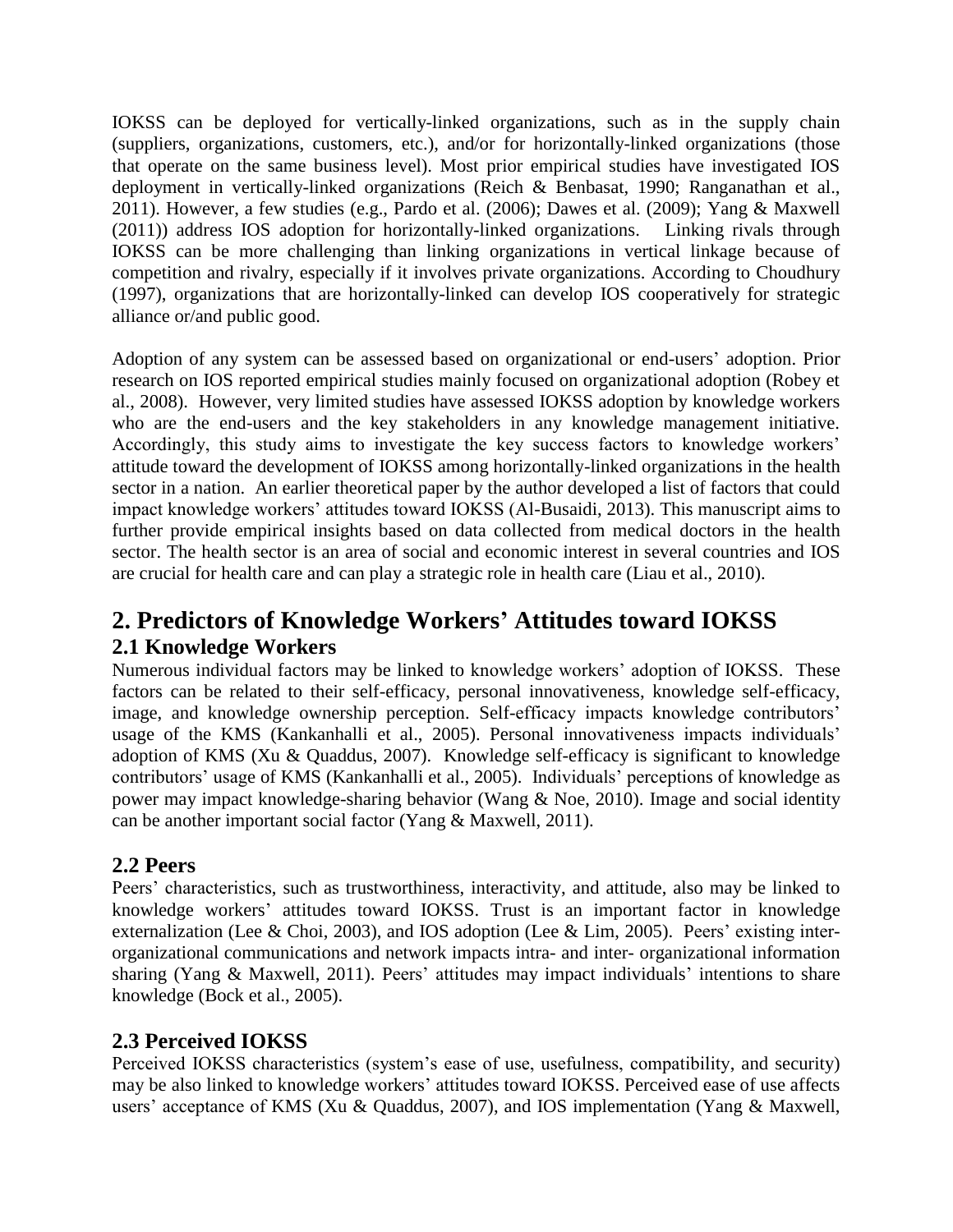2011). Perceived usefulness was a significant factor on professionals' attitudes toward knowledge sharing (Hung et al., 2010), and can be a critical factor to IOS implementation (Yang & Maxwell, 2011). Perceived compatibility is an important characteristic of KMS to end users' adoption (Xu & Quaddus, 2007), and IOS adoption and diffusion (Robey et al., 2008). Perceived security can be critical in IOKSS, as confirmed by several KM researchers (Jennex & Zyngier, 2007), and IOS researchers (Yang & Maxwell, 2011).

#### **2.4 Organization**

Organization factors, such as organization culture, organization structure, and technology competence, also can be linked to knowledge workers' attitudes toward IOKSS. An organization's knowledge culture is critical for KMS (Gold et al., 2001), and consequently, can change employees' attitudes. Also, creating a flexible organizational structure that endorses knowledge is crucial across the organization's boundaries (Gold et al., 2001). Furthermore, technological infrastructure that supports the communication of various types of knowledge is fundamental for building a firms' knowledge infrastructure capability (Gold et al., 2001) and the development of IOS (Lin, 2006; Robey et al., 2008; Yang & Maxwell, 2011).

## **2.5 Sector**

Sector characteristics, such as regulations, standardization level and homogeneity of organizational IS-platforms in different organizations in the sector, can be associated with knowledge workers' attitudes toward IOKSS. Sector regulations and policies may hinder the adoption of IOS and knowledge workers' attitudes because the government may prohibit sharing sensitive and regulated information in domains and sectors related to public safety and national security (Pardo et al., 2006). Also, having standardized business processes and shared understanding among firms can be critical. Different operational procedures, workflows, and control mechanisms can negatively impact inter-organizational information sharing (Yang & Maxwell, 2011). In addition, heterogeneous information systems with different platforms (hardware and software) and data standards can challenge IOS adoption (Pardo et al., 2006; Yang & Maxwell, 2011).

# **3 Methodology**

Data was collected from medical doctors (knowledge workers) in large hospitals in Oman, as small and medium hospitals have very limited applications. The questionnaire was randomly distributed to medical doctors. As research is still in progress, only 36 questionnaires (only 12% of the distributed questionnaires) have completed responses to these study indicators. Most hospitals and medical centers, including the participating organizations, are utilizing health information systems for managing their information and knowledge sharing system. Interorganizational systems are currently proposed, especially for those organizations in the public sector.

About 47% of the medical doctors were male, while 53% were female. About 36% of them were less than 40 years old. The majority of medical doctors (about 83%), in a response to a questionnaire question, indicated that they support the deployment of IOKSS in the health sector, about 11% indicated that they support its deployment only in the public health sector, 3% indicated that they support its deployment only in the private health sector, and 3% indicated that they do not support its deployment at all.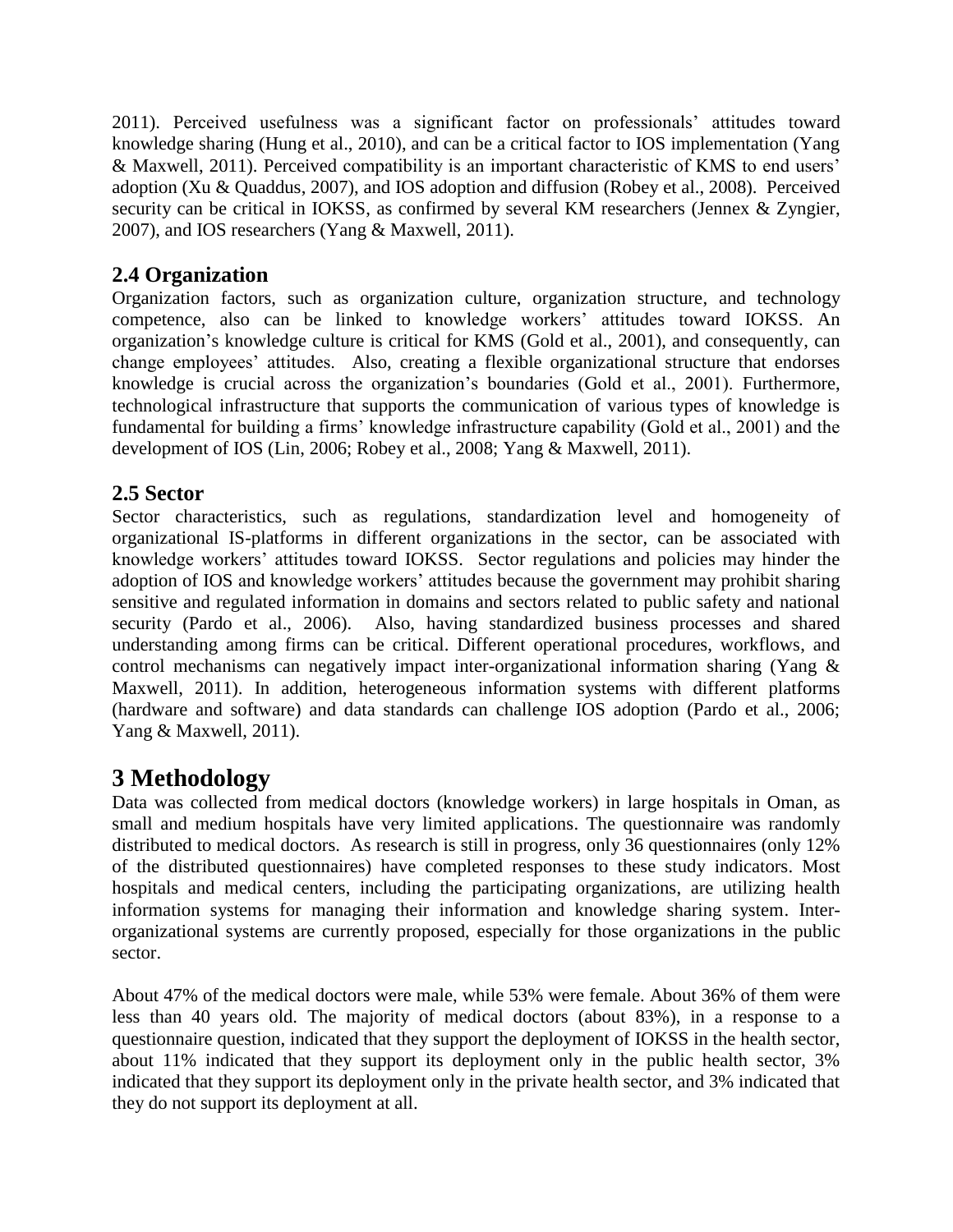The questionnaire included several measures of the study's constructs, along with demographic questions (e.g., gender, age, degree, work experience, etc.). Construct measurements items were phrased according to a five-point Likert-type scale (1= strongly disagree; 2=disagree; 3=neutral; 4= agree and 5=strongly agree). The construct indicators were adopted from previous studies in KM and IOS literature, as indicated in Table 1.

## **4. Data Analysis & Results**

#### **4.1 Constructs Validity, Reliability, and Significance**

PLS-Graph 3.0 software was used for data analysis. As indicated in Table 1, constructs' reliability and validity (average variance extracted [AVE]) were above the recommended levels. Since this study is still in progress and the sample size is not sufficient to run a multi-variant analysis, a single regression was conducted to assess each construct association with knowledge workers' attitudes independently. The significance of the model paths was assessed based on their t-values, as indicated by Chin (1998). Table 1 shows that the constructs that were significantly associated with knowledge workers' attitudes toward IOKSS were, in order, knowledge power perception( $\beta = 0.5650$ ), peers' attitudes( $\beta = 0.5250$ ), peers' trust ( $\beta = 0.5000$ ), IOKSS perceived ease of use(β = 0.4440), organization structure(β = 0.4400), knowledge selfefficacy( $\beta = 0.4250$ ), peers' interactivity( $\beta = 0.3740$ ), personal innovativeness( $\beta = 0.3490$ ), sector standardization( $\beta = 0.3370$ ), technology self-efficacy( $\beta = 0.3200$ ), and IOKSS perceived usefulness ( $\beta$  = 0.3220).

#### **4.2 Discussion**

The significance of knowledge workers' technology self-efficacy and personal innovativeness on their attitudes toward IOKSS illustrated the importance of their technical skills, as indicated by IT and KM researchers above. Such technical skills enable them to easily accept KM applications (Xu & Quaddus, 2007). Also, their knowledge skill is crucial to reduce their fear of sharing incorrect knowledge, as indicated by Kankanhalli et al. (2005 ), as well as their perception of knowledge as power (Wang & Noe, 2010). Surprisingly, this study found that knowledge workers' perceptions of knowledge as power is positively associated with their attitude toward IOKSS. This result can be related to the national culture or organizational culture of the participating medical doctors, especially if they trust that their peers give them credit for their shared knowledge. Trust is a decisive factor in knowledge externalization (Lee & Choi, 2003). In addition, the significance of peers' trust, attitudes, and interactivity levels indicated the influential role of peers on knowledge workers' attitudes, especially in an IOKSS context, to thrive with collaborative knowledge sharing. Not surprising is the significance of the system's characteristics, such as perceived ease of use and perceived usefulness, as they have been critical to the acceptance of information technology, in general (Venkatesh & Davis, 2000). Furthermore, organizational structure is vital in approving knowledge sharing across the organization's boundaries (Gold et al., 2001). Likewise, the sector's standardization of business processes, workflows, and others among its firms is crucial to inter-organizational information sharing (Yang & Maxwell, 2011). The inability to detect the significance of the other investigated factors does not undervalue their importance, but could be traced to the small sample size.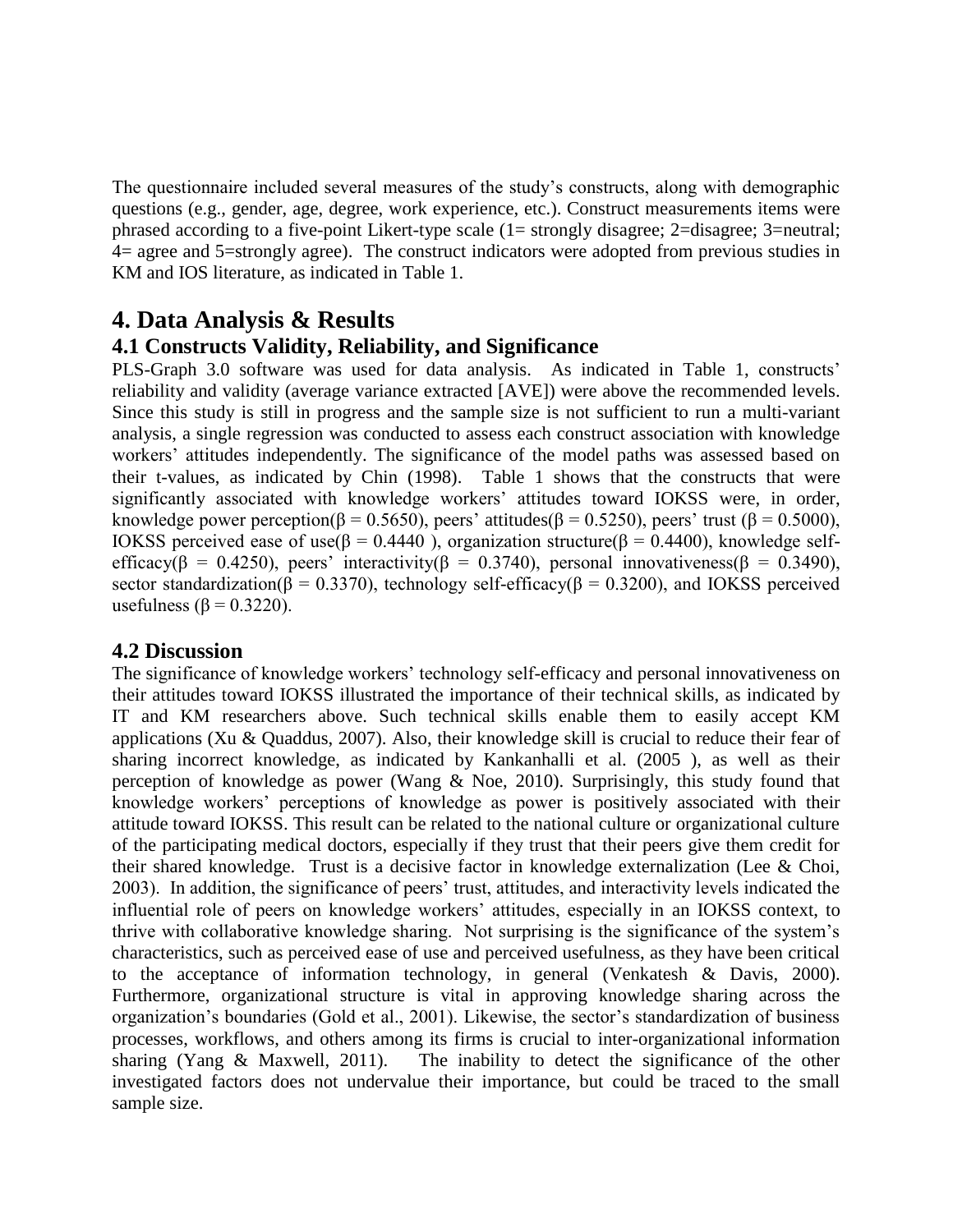| Construct                                             | Indicators     | Source*                   | Reliability | <b>AVE</b> | <b>ATTITUDE</b> |
|-------------------------------------------------------|----------------|---------------------------|-------------|------------|-----------------|
|                                                       |                |                           |             |            | (Beta; P-Value) |
|                                                       |                |                           |             |            |                 |
| <b>Technology Self Efficacy</b>                       | 3              | Ball & Levy (2008)        | 0.803       | 0.584      | 0.3200; 0.05    |
| Personal Innovativeness                               | $\overline{2}$ | Xu & Quaddus, 2007        | 0.878       | 0.782      | 0.3490;0.025    |
| Image                                                 | 3              | Venkatesh & Davis 2000)   | 0.870       | 0.694      | 0.2850:n.s      |
| Knowledge Self efficacy                               | $\overline{2}$ | Kankanhalli et al. (2005) | 0.782       | 0.657      | 0.4250; 0.01    |
| Knowledge Power                                       | 3              | Wang & Noe2010            | 0.751       | 0.511      | 0.5650;0.001    |
| Peers Trust                                           | 3              | Kankanhalli et al. (2005) | 0.692       | 0.446      | 0.5000;0.005    |
| Peers Interactivity                                   | 3              | Wang et al. (2012)        | 0.851       | 0.659      | $0.3740$ :0.025 |
| Peers Attitude                                        | $\overline{2}$ | Bock et al. (2005)        | 0.869       | 0.770      | 0.5250;0.001    |
| <b>IOKSS Perceived Ease of Use</b>                    | 3              | Venkatesh & Davis (2000)  | 0.870       | 0.692      | 0.4440:0.01     |
| <b>IOKSS</b> Perceived Usefulness                     | 4              | Venkatesh & Davis (2000)  | 0.909       | 0.717      | 0.3220; 0.05    |
| <b>IOKSS</b> Perceived Compatibility                  | 3              | Xu &Quaddus, 2007         | 0.890       | 0.731      | $0.1930;$ n.s.  |
| <b>IOKSS Perceived Security</b>                       | 3              | Salisbury et al. (2001)   | 0.826       | 0.623      | $0.2810$ :n.s.  |
| Organization Culture                                  | 3              | Al-Busaidi (2005)         | 0.819       | 0.602      | 0.1910:n.s.     |
| <b>Organization Structure</b>                         | 3              | Gold et al. (2001).       | 0.937       | 0.833      | 0.4400;0.01     |
| Organization Technical Infrastructure                 | 3              | Gold et al. (2001).       | 0.956       | 0.879      | $0.1840$ ; n.s. |
| <b>Sector Regulation</b>                              | 3              | Yang & Maxwell (2011)     | 0.815       | 0.602      | $0.2940$ ; n.s. |
| Sector Standardization                                | 2              | Yang & Maxwell (2011)     | 0.875       | 0.779      | 0.3370;0.01     |
| Sector IS Infrastructure                              | $\overline{2}$ | Yang & Maxwell (2011)     | 0.814       | 0.686      | $0.2530$ ;n.s.  |
| Attitude                                              | 3              | Bock et al. (2005)        | 0.933       | 0.778      | N/A             |
| Note: n.s. = not significant; $N/A$ = not applicable; |                |                           |             |            |                 |

\* Indicators were either adapted from the identified sources, or self-constructed based on these sources.

**Table 1:** Study's Constructs and Their Significance

# **5. Conclusions**

Inter-organizational knowledge sharing systems (IOKSS) are very valuable and crucial for social and economic development. Based on preliminary data collected from medical doctors in several organizations in the health sector in Oman, this study found that several factors are associated with medical doctors' attitudes toward IOKSS in the health sector. These factors, in order, are knowledge power perception, peers' attitudes, peers' trust, IOKSS perceived ease of use, organization structure, knowledge self-efficacy, peers' interactivity, personal innovativeness, sector standardization, technology self-efficacy, and IOKSS perceived usefulness. Thus, knowledge workers' (specifically medical doctors) attitudes toward IOKSS is associated mainly with their individual characteristics (knowledge-power perception, knowledge self-efficacy, personal innovativeness, and technology self-efficacy) and their relationship with their peers (attitude, trust, and interactivity). Other factors significantly related to knowledge workers were their perception of the proposed IOKSS's ease of use and usefulness, organization structure, and sector standardization.

Even with limited data collection and analysis, these study findings provided significant preliminary insights for practitioners and researchers. The study identified and provided reliable and valid measurements for researchers and practitioners to assess key factors associated with knowledge workers' adoption of IOKSS. The study identified a list of factors that may contribute to knowledge workers' adoption of IOKSS, which can be used for planning and organizational decisions for their adoption of IOKSS. This assessment can be very valuable for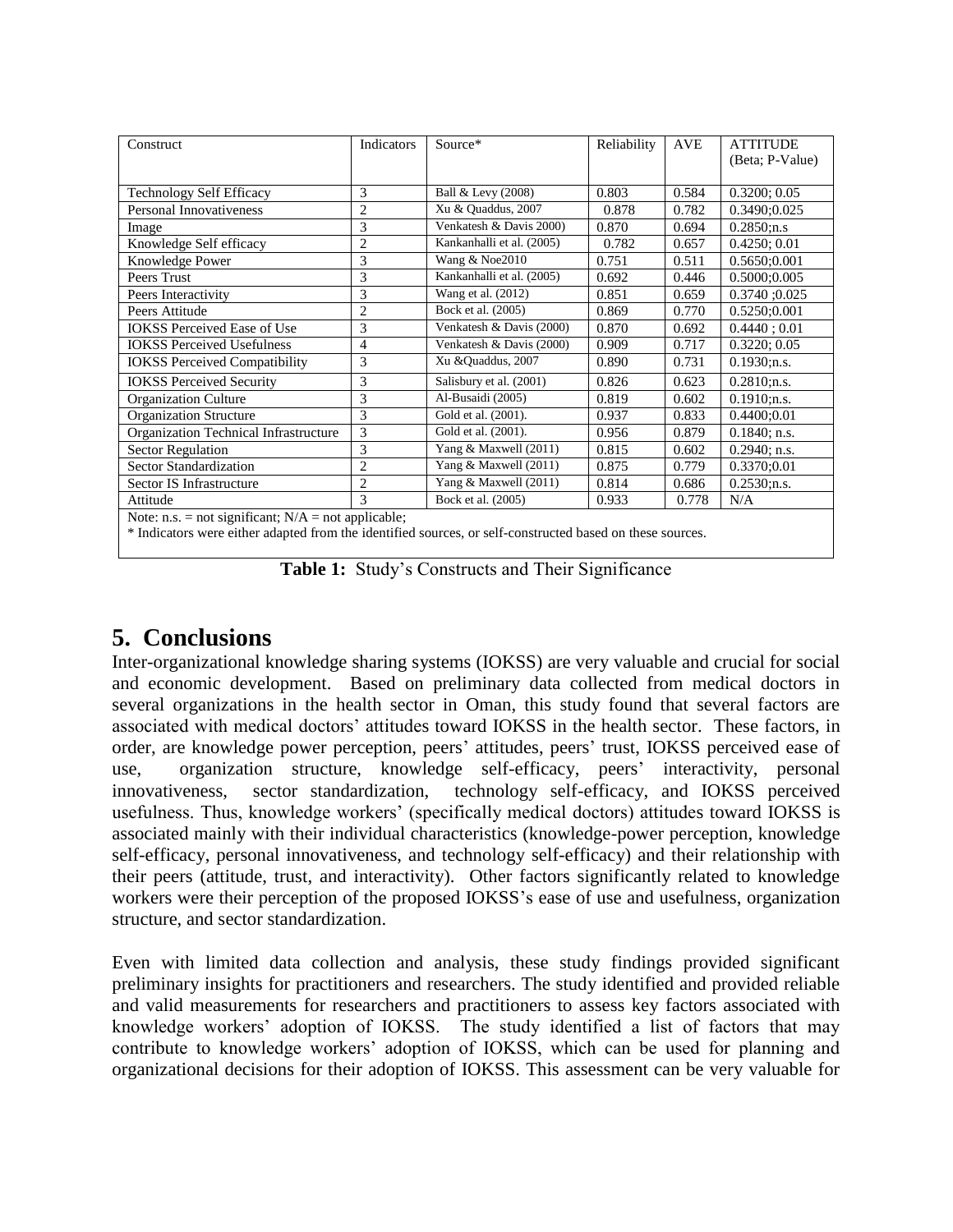developing countries, as technological innovations such as IOKSS can be crucial for training and building human resources, as well as national knowledge management.

This preliminary study has some limitations. First, the sample size was only 36. To finalize the study and detect valid, reliable, and significant factors, a larger sample size is needed from the health sector or even other sectors. Also, this presented study was based on a single regression analysis, hence a rigorous multivariate analysis should be conducted on the final collected data.

## *References*

- Al-Busaidi, K. (2013) "A Framework of Critical Factors to Knowledge Workers' Adoption of Inter-organizational Knowledge Sharing Systems*"*, Journal *of Organizational Knowledge Management*, Article ID 496419, 11 pages.
- Ball, D. and Levy, Y. (2008) "Emerging educational technology: assessing the factors that influence instructors' acceptance in information systems and other classrooms", Journal *of Information Systems Education,* (19)4, pp. 431–443.
- Bock, G. W., Zmud, R. W., Kim, Y. G., and Lee, J. N. (2005) "Behavioral intention formation in knowledge sharing: Examining the roles of extrinsic motivators, social-psychological forces, and organizational climate," *MIS Quarterly*, (29)1, pp.87–111.
- Cash, J.I. and Konsynski, B.R. (1985) "IS Redraws Competitive Boundaries," *Harvard Business Review*, March-April, pp. 134-142.
- Chin, W. (1998) "The partial least square approach to structural equation modelling" in: Marcoulides, G.A. (ed.) *Modern methods for business research*, London: Lawrence Erlbaum Associates, pp. 295–336.
- Choudhury, V. (1997) "Strategic Choices in the Development of Interorganizational Information Systems*", Information Systems Research*, (8)1, pp. 1-24.
- Dawes, S. S., Cresswell, A. M. and Pardo, T. A. (2009) "From "Need to Know" to "Need to Share": Tangled Problems, Information Boundaries, and the Building of Public Sector Knowledge Networks", Public *Administration Review*, (69)3, pp. 392-402.
- Gold, A. H., Malhotra, A., and Segars, A. H. (2001). "Knowledge Management: An organizational capabilities perspective," *Journal of Management Information Systems*, (18)1, pp. 185- 214.
- Jennex, M.E., and Zyngier, S. (2007) "Security as a contributor to knowledge management success," *Information Systems Frontiers*, (9)5, pp.493-504.
- Kankanhalli, A., Tan, B. C. Y., and Wei, K. K. (2005) "Contributing knowledge to electronic knowledge repositories: an empirical investigation," *MIS Quarterly*, (29)1, pp. 113–143.
- Lee, H. and Choi, B. (2003) "Knowledge enablers, processes and organizational performance: An integrated view and empirical examination," *Journal of Management Information Systems, (*20)1, pp.179-228.
- Lee, S., and Lim, G. (2005) "The impact of partnership attributes on EDI implementation success', *Information & Management, (*42)1, pp.503–516.
- Liau, C-Y., Lin C-C., Lin, Y-K. and Lin, B-J. (2010). "Partnership disengagement from primary community care networks (PCCNs): a qualitative study for a national demonstration project," BMC *Health Services Research,* (10), art. No. 87.
- Pardo, T. A., Cresswell, A. M., Thompson, F., and Zhang, J. (2006). "Knowledge sharing in cross-boundary information system development in the public sector," *Information Technology and Management,* (7)4, pp. 293−313.